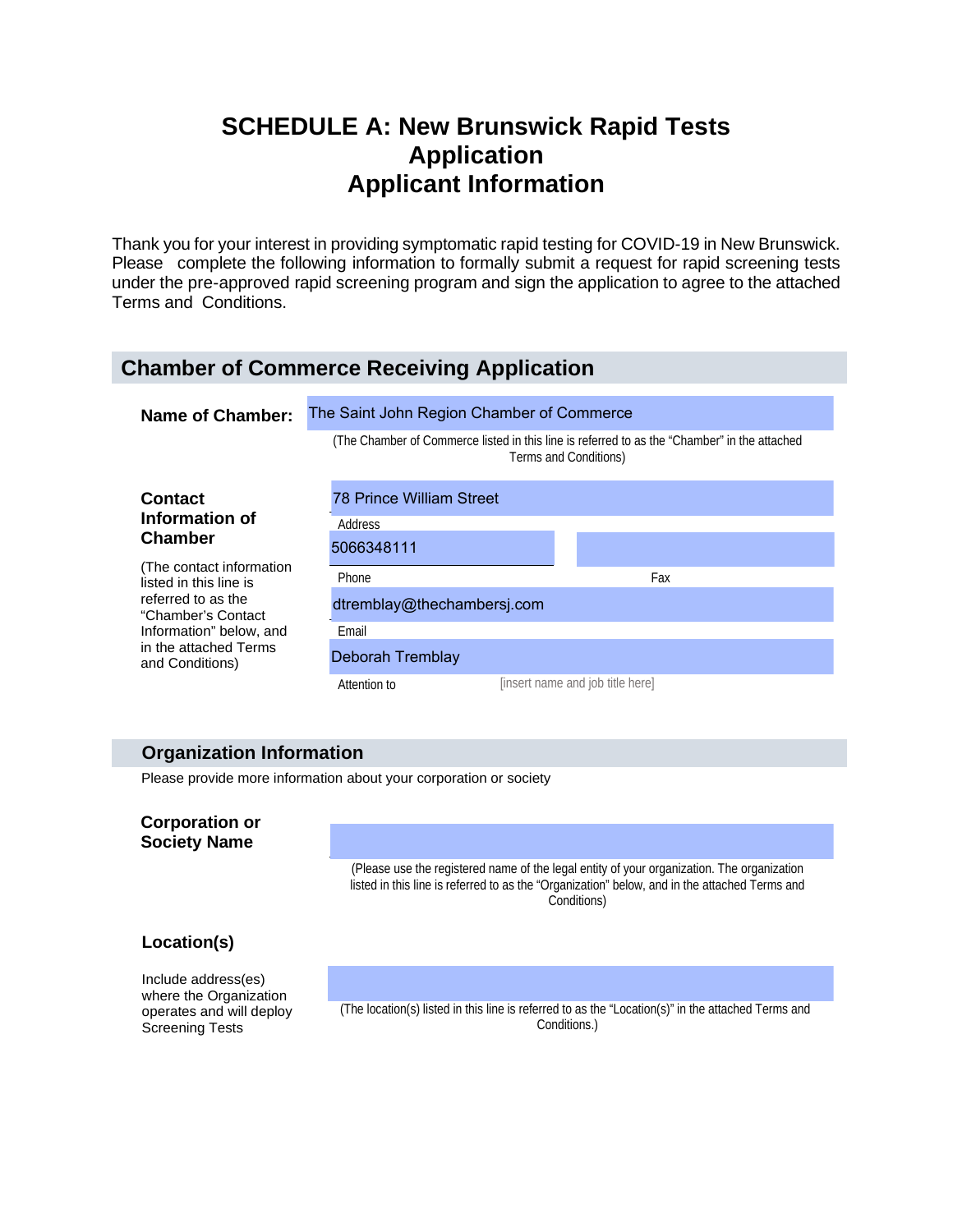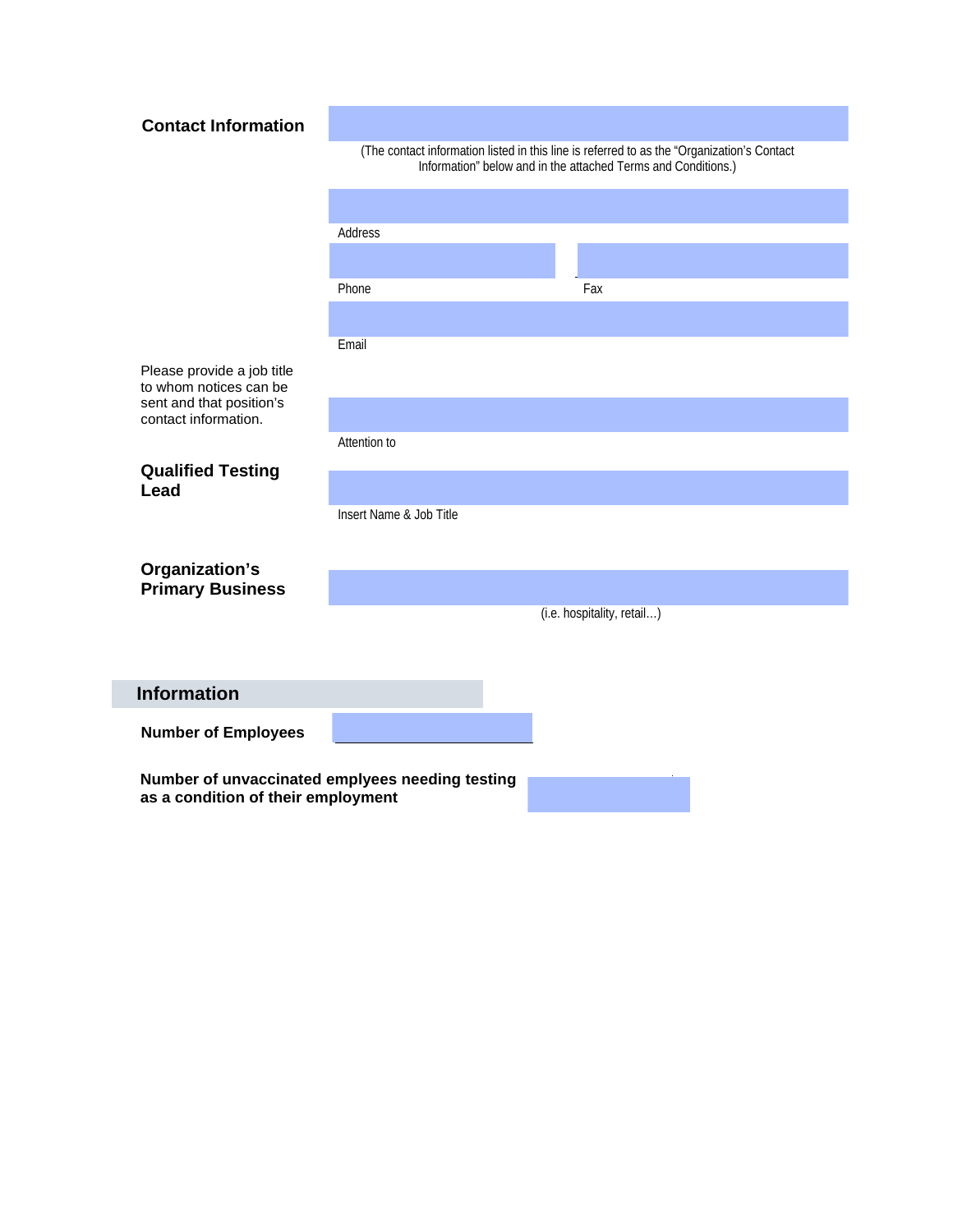By signing this application form, the Organization submits its application, and agrees to enter into an agreement with the Chamber that consists of the attached Terms and Conditions. If the Chamber accepts the Organization's application, the Chamber will sign below and deliver a copy of the fully signed agreement to the Organization, to the Organization's Contact Information.

If you agree with the attached Terms and Conditions, please sign this application form / agreement and return a copy to the Chamber's Contact Information (see above).

The Organization hereby makes this application and agrees to the attached Terms and Conditions, by its duly authorized representative.

| Signature | Name |  |
|-----------|------|--|
| Title     | Date |  |

The Chamber hereby accepts this application and agrees to the attached Terms and Conditions, by its duly authorized representative.

| Signature    | Name |  |
|--------------|------|--|
| <b>Title</b> | Date |  |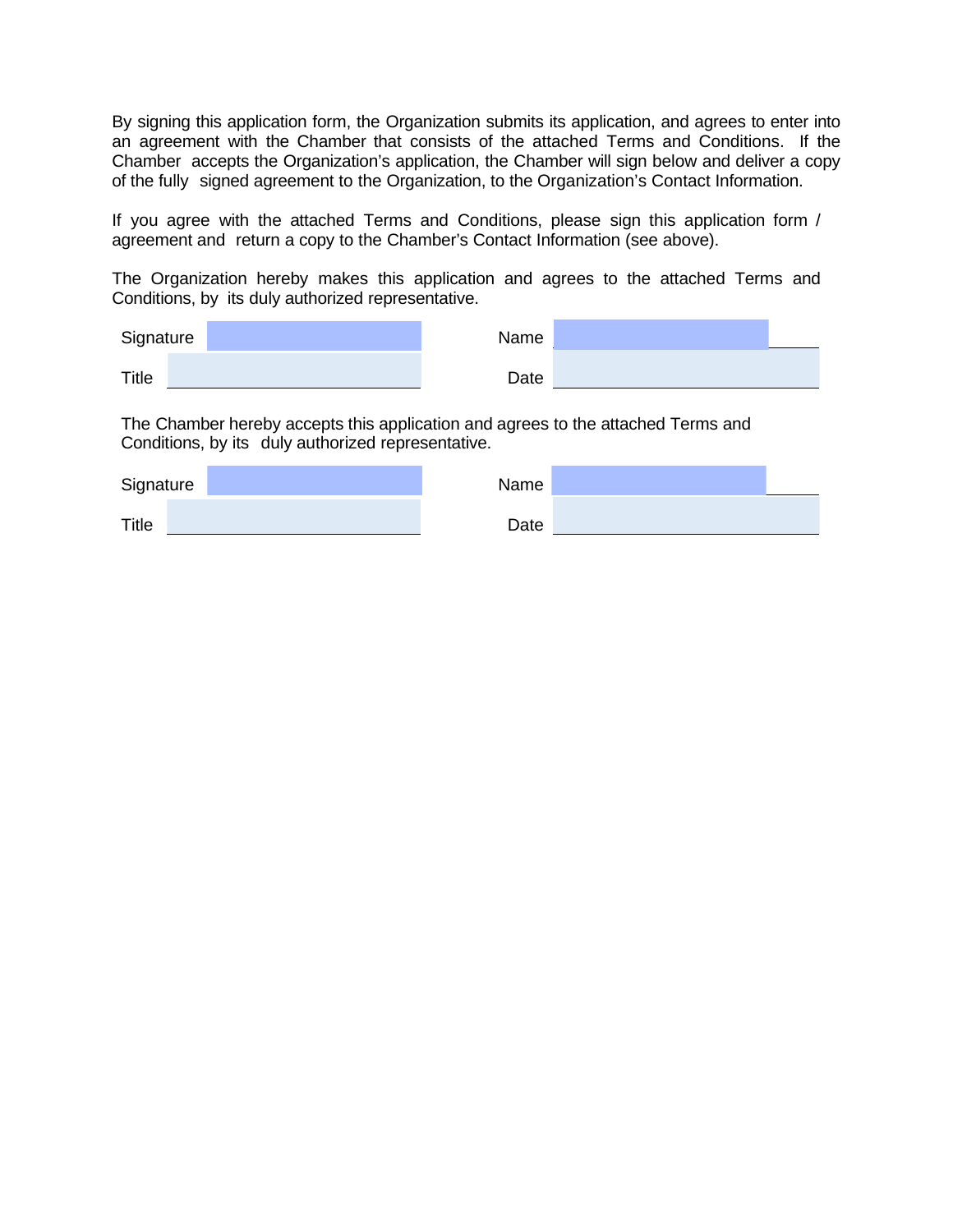## **TERMS AND CONDITIONS (the "Agreement")**

- 1. This Agreement is between the Chamber and the Organization, as described in the attached New Brunswick Rapid Tests Application.
- 2. In this Agreement:
	- a. "**Application**" means the attached New Brunswick Rapid Tests Application.
	- b. "**Chamber**," "**Key contact,**" "**Location(s)**" and "**Organization**" have the meaning set out in the Application; and
	- c. "**Tests**" mean rapid tests for COVID-19.

#### **Program Details**

- 3. The Chamber will provide Tests to the Organization. While the Chamber will endeavor to provide the number of Tests requested in the Application, this will be subject to the supply available to the Chamber. Upon the written request of the Organization, the Chamber may, from time to time, provide additional Tests to the Organization, and the supply of those additional Tests will also be subject to the Agreement.
- 4. The Organization agrees to administer the Tests as per current public health testing guidance. Please refer to GNB website to idenfity who needs to be tested
- 5. The Organization agrees that the testing program will supplement, not replace, public health measures such as symptomatic monitoring, physical distancing, masking, hand hygiene, and isolating when symptomatic or a close contact of a confirmed COVID-19 positive individual.

#### **Term**

6. The Term of this Agreement begins on the date that the Agreement has been signed by both parties and ends on May 31, 2022 unless it is terminated earlier in accordance with this Agreement.

#### **Population to be Tested**

7. The Organization will conduct Tests at the Location(s) on individuals within the population described in the Application and following current Public Health Guidance on rapid testing.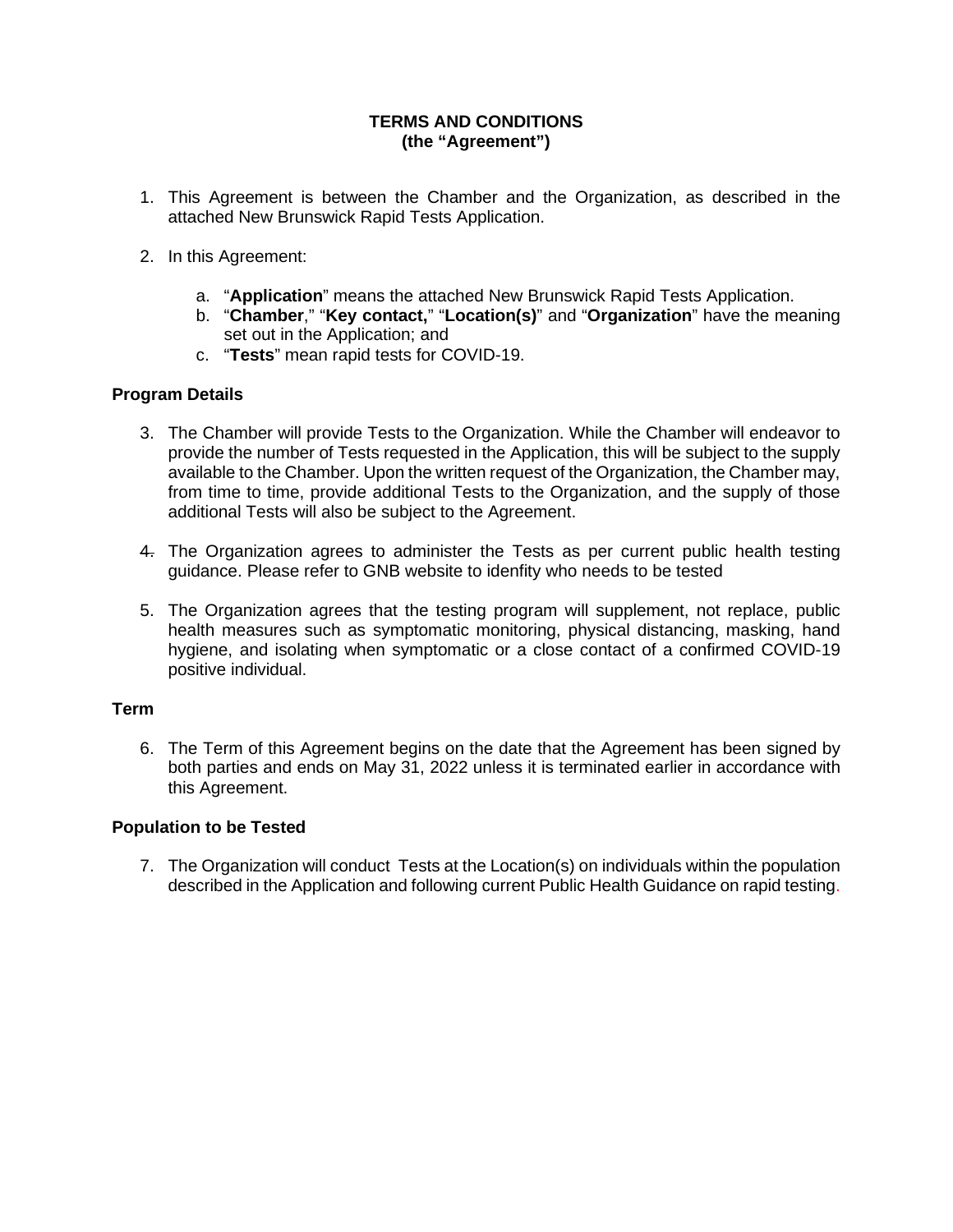## **Testing Frequency**

8. The Organization will conduct Tests at the frequency set out in the Application.

## **Testing Process**

- 9. The Organization confirms that it has a plan in place for conducting Tests that includes:
	- a. where and when Tests will be conducted,
	- b. how the Tests will be conducted (e.g., supervised self-collection or Qualified Testing Lead collecting the sample), and
	- c. proper protocols for COVID-19 Screening Tests, including without limitation:
		- i. cleaning and disinfection procedures for the testing site,
		- ii. hygiene and personal protective equipment (PPE) protocols for personnel,
		- iii. following appropriate procedures for disposal of biohazardous material, and
		- iv. procedures for sample collection, test result interpretation, results sharing (in compliance with applicable privacy legislation), and appropriate followup on test results.

All these procedures are listed in the Point of Care Testing (POCT) Guidance Document at the following links:

- [https://www2.gnb.ca/content/dam/gnb/Departments/eco-bce/Promo/covid-](https://www2.gnb.ca/content/dam/gnb/Departments/eco-bce/Promo/covid-19/point-of-care-guidance.pdf)[19/point-of-care-guidance.pdf](https://www2.gnb.ca/content/dam/gnb/Departments/eco-bce/Promo/covid-19/point-of-care-guidance.pdf) (English)
- [https://www2.gnb.ca/content/dam/gnb/Departments/eco-bce/Promo/covid-](https://www2.gnb.ca/content/dam/gnb/Departments/eco-bce/Promo/covid-19/point-de-service-document.pdf)[19/point-de-service-document.pdf](https://www2.gnb.ca/content/dam/gnb/Departments/eco-bce/Promo/covid-19/point-de-service-document.pdf) (Français)

## **Pre-Screening for Eligibility**

- 10. Prior to conducting a Test on an individual, the Organization will pre-screen the individual to ensure that:
	- a. They are following current public health recommendations for rapid testing
	- b. they have not been diagnosed with COVID-19 in the twelve weeks prior to the date of the Test.
- 11. The Organization will direct individuals who have symptoms, or who are known close contacts of someone who has tested positive for COVID-19, to folow current public health guidance.For clarity, individuals who have been vaccinated may receive a Test.

## **Testing**

- 12. The Organization will ensure that before any employee or contractor may conduct a Test, that employee or contractor has provided written confirmation to the Organization that they have watched the training video(s) provided about administering and processing the tests, and communicating the results of the Tests. These are accessible at:
	- GNB video: COVID-19 Rapid Testing in Workplaces (in English) [https://www.youtube.com/watch?v=C2SQqBpSR\\_k](https://can01.safelinks.protection.outlook.com/?url=https%3A%2F%2Fwww.youtube.com%2Fwatch%3Fv%3DC2SQqBpSR_k&data=04%7C01%7CJennifer.McNeil-Haddad%40gnb.ca%7C1a258a2875074c4c566108d976d0255c%7Ce08b7eefb5014a679ed007e38bfccee7%7C0%7C0%7C637671458909203794%7CUnknown%7CTWFpbGZsb3d8eyJWIjoiMC4wLjAwMDAiLCJQIjoiV2luMzIiLCJBTiI6Ik1haWwiLCJXVCI6Mn0%3D%7C1000&sdata=ANUNacIOZUns%2BqZS9SOeINqaDH%2FScpq7ICijfcn%2Bqgk%3D&reserved=0)
	- GNB video : Tests rapides COVID-19 dans les lieux de travail (in French) <https://www.youtube.com/watch?v=RdY4pVC8PbE>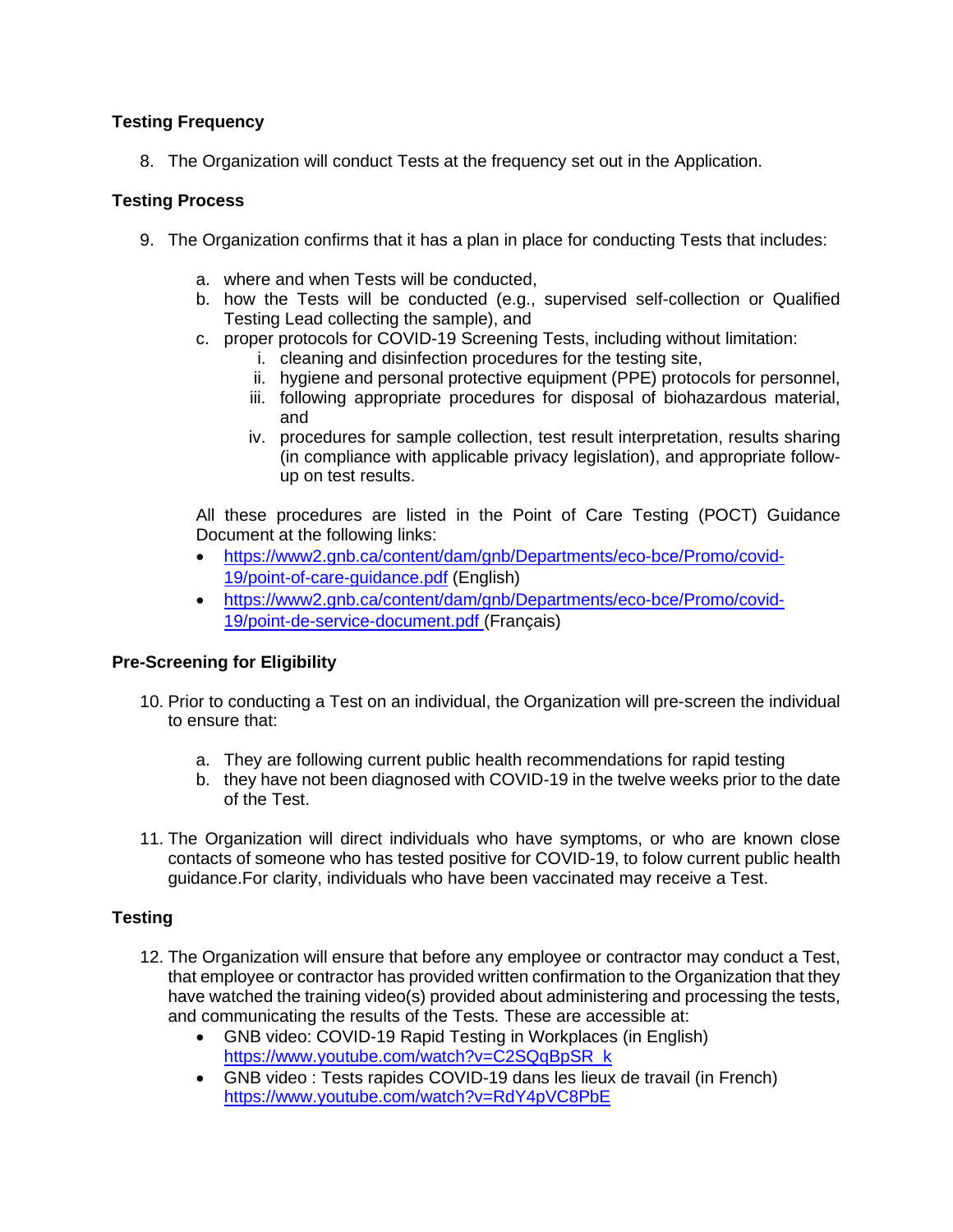• Abbott Rapid testing video (live action) [https://www.globalpointofcare.abbott/en/product-details/panbio-covid-19-ag](https://www.globalpointofcare.abbott/en/product-details/panbio-covid-19-ag-antigen-test.html?wvideo=v4vers3e0d)[antigen-test.html?wvideo=v4vers3e0d](https://www.globalpointofcare.abbott/en/product-details/panbio-covid-19-ag-antigen-test.html?wvideo=v4vers3e0d)

For clarity as per Health Canada Guidance, the individuals who conduct Tests do not have to be Healthcare workers but will be qualified testing leads. The qualified testing lead is asked to sign the following statements:

| $\Box$ I agree to watch the training video<br>prior to conducting any rapid testing in<br>my workplace. | $\Box$ I agree to have a method in place to<br>dispose of the biohazard waste-Sharps<br>Container/Stericycle/Pharmacy drop-off |  |
|---------------------------------------------------------------------------------------------------------|--------------------------------------------------------------------------------------------------------------------------------|--|
| Signature:                                                                                              | Signature:                                                                                                                     |  |
| Date:                                                                                                   | Date:                                                                                                                          |  |
|                                                                                                         |                                                                                                                                |  |

- 13. Upon the Chamber's request, the Organization will provide to the Chamber, a copy of such written confirmations, and the Chamber may provide such confirmations to the Government of New Brunswick upon its request.
- 14. The Organization will comply with any guidance, listed as the Point of Care Testing Guidance Document, issued by the Chief Medical Officer of Health regarding **symptomatic** rapid tests, which can be found at:
	- [https://www2.gnb.ca/content/dam/gnb/Departments/eco-bce/Promo/covid-](https://www2.gnb.ca/content/dam/gnb/Departments/eco-bce/Promo/covid-19/point-of-care-guidance.pdf)[19/point-of-care-guidance.pdf](https://www2.gnb.ca/content/dam/gnb/Departments/eco-bce/Promo/covid-19/point-of-care-guidance.pdf) (English)
	- [https://www2.gnb.ca/content/dam/gnb/Departments/eco-bce/Promo/covid-](https://www2.gnb.ca/content/dam/gnb/Departments/eco-bce/Promo/covid-19/point-de-service-document.pdf)[19/point-de-service-document.pdf](https://www2.gnb.ca/content/dam/gnb/Departments/eco-bce/Promo/covid-19/point-de-service-document.pdf) (Français)

If there is any conflict between that guidance and this Agreement, this Agreement prevails over that guidance.

- 15. The Organization will ensure the Tests are administered in accordance with all applicable provincial and federal laws and the manufacturer's guidelines, including any guidelines regarding storage requirements for Tests, sample collection, and administration. If there is any conflict between that guidance and this Agreement, this Agreement prevails over that guidance.
- 16. The Organization will also ensure that any of its employees or contractors conducting Tests on its behalf are aware that they must perform their duties in a manner that is consistent with the Organization's obligations under this Agreement.
- 17. The Organization may permit individuals who are receiving Tests to swab themselves under the supervision of a Qualified Testing Lead. The Qualified Testing Lead must then interpret the results.
- 18. The Organization will ensure that the Tests are processed immediately after sample collection, at the Location(s) where the test is conducted.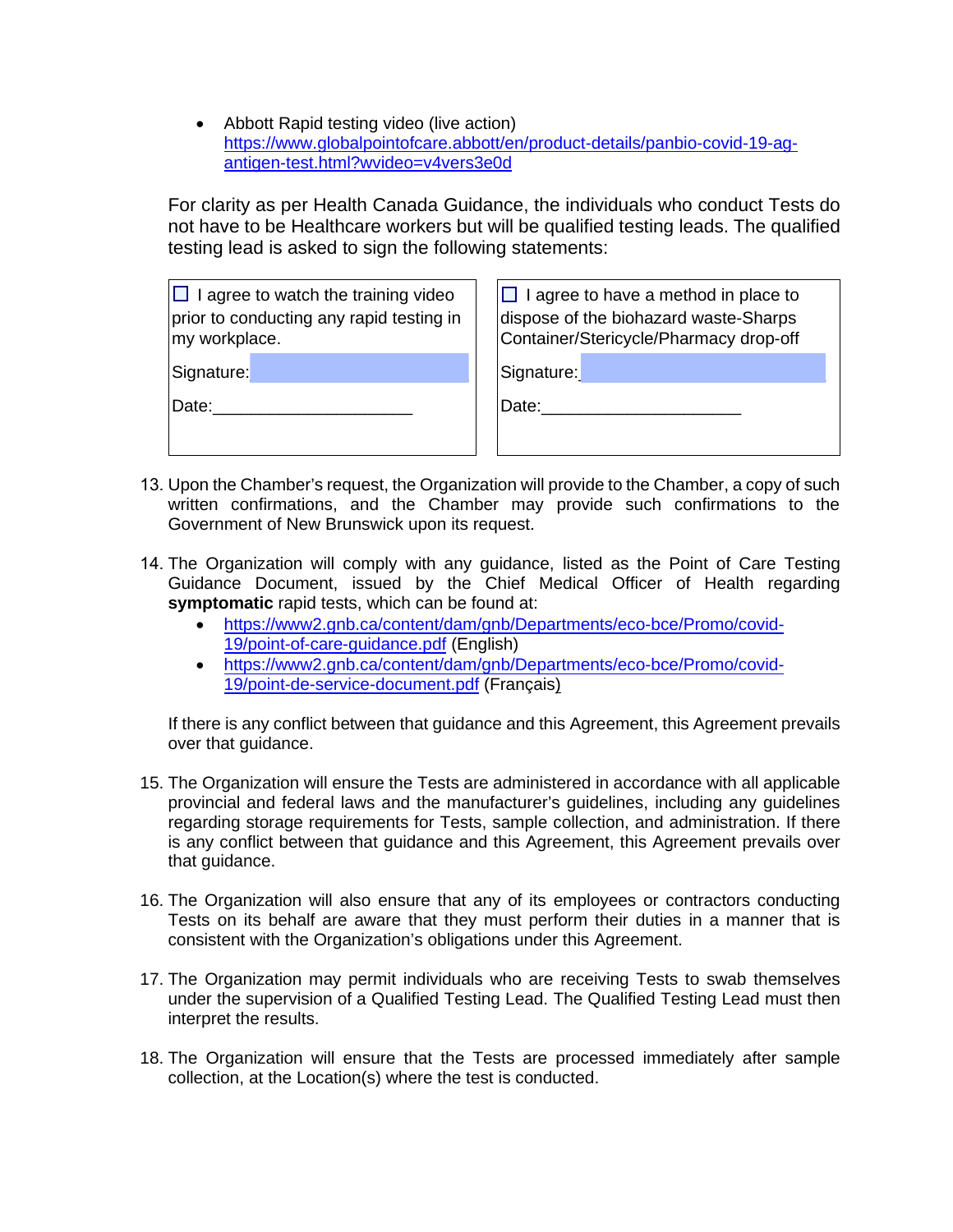#### **Communication of Test Results**

- 19. The Organization will set up a testing program in which each individual's test results will be communicated confidentially to that individual by the Qualified Testing Lead.
- 20. **Where the result of an individual's Test is positive,** the Qualified Testing Lead who administered the test on behalf of the Organization will provide the individual with the following messaging:

*Your rapid test for COVID-19 was positive.* A positive rapid test is now considered a positive case of COVID-19. If you have tested positive with a rapid POCT, no further testing is needed.*Please follow current Public Health guidance on what to do with positive rapid test results. <https://www2.gnb.ca/content/gnb/en/corporate/promo/covid-19.html>*

*Because of this positive result, you are legally required to isolate for a period determined by Public Health NB.* 

*You must continue to follow all public health orders and guidelines. For more information, please see: <https://www2.gnb.ca/content/gnb/en/corporate/promo/covid-19.html>*

*And the guidance documents set out at: [https://www2.gnb.ca/content/dam/gnb/Departments/eco-bce/Promo/covid-](https://www2.gnb.ca/content/dam/gnb/Departments/eco-bce/Promo/covid-19/point-of-care-guidance.pdf)[19/point-of-care-guidance.pdf](https://www2.gnb.ca/content/dam/gnb/Departments/eco-bce/Promo/covid-19/point-of-care-guidance.pdf) (English)*

*[https://www2.gnb.ca/content/dam/gnb/Departments/eco-bce/Promo/covid-](https://www2.gnb.ca/content/dam/gnb/Departments/eco-bce/Promo/covid-19/point-de-service-document.pdf)[19/point-de-service-document.pdf](https://www2.gnb.ca/content/dam/gnb/Departments/eco-bce/Promo/covid-19/point-de-service-document.pdf) (Français)*

21. **Where the result of an individual's Test is negative,** the qualified testing lead who administered the test on behalf of the Organization will provide the individual with the following messaging:

> *Your rapid test for COVID-19 was negative. This is considered a final result at this point in time.*

#### **Management of People Who Have Tested Positive**

- 22. The Organization will ensure that individuals with positive results on their Test are removed from the workplace or site immediately, supported to an appropriate place to isolate, and instructed to follow current Public Health guidance on rapid test results.
- 23. The Organization confirms that it has a plan in place for the identification and notification of close contact in the workplace by requesting the person who tested positive to follow<br>the quidance for notification of close contacts the guidance for notification of close contacts. <https://www2.gnb.ca/content/gnb/en/corporate/promo/covid-19.html>

## **Program Reporting**

24. The Organization will provide reporting every Monday to the Chamber in a template provided by the Chamber that includes: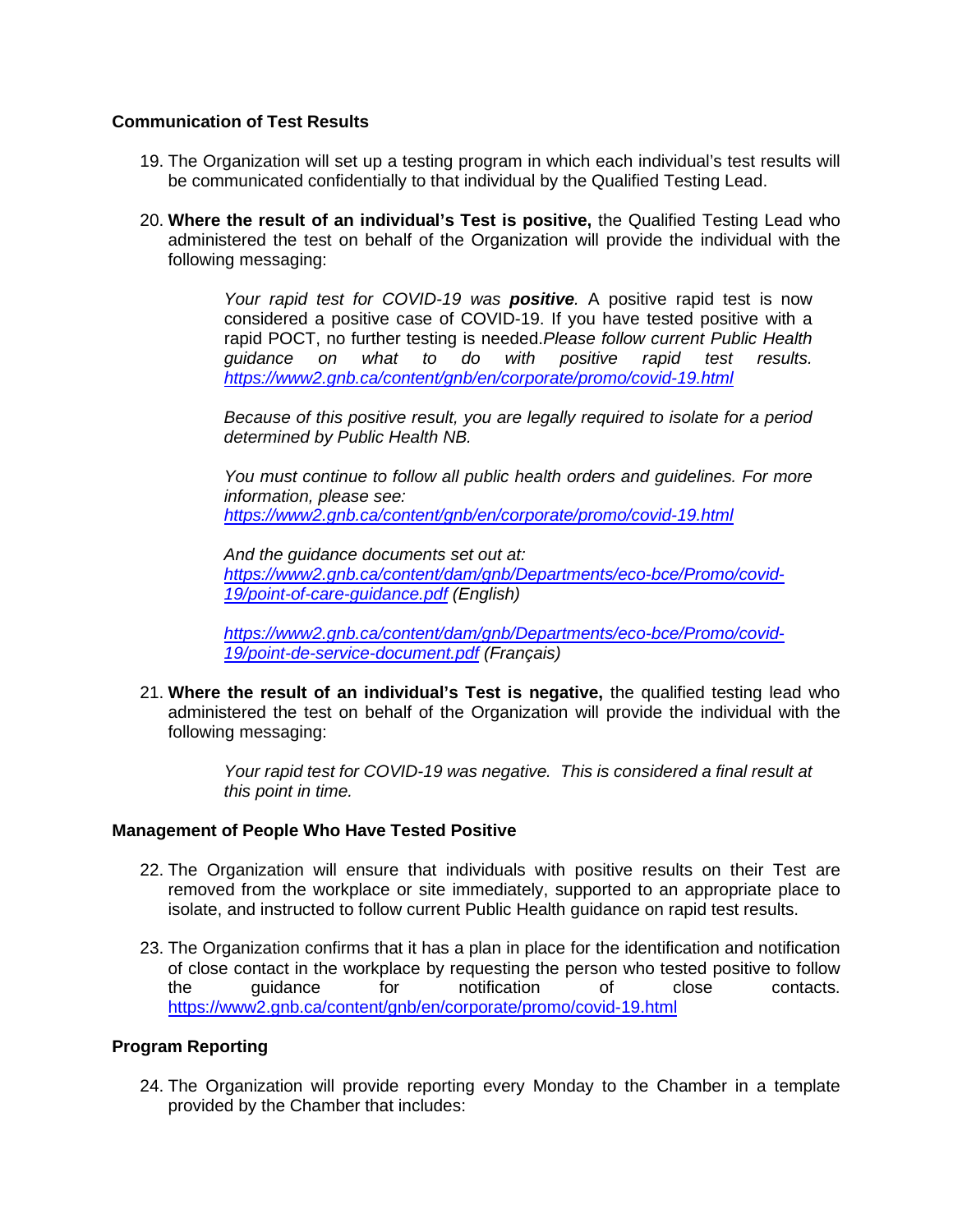- i. Number of Tests used;
- ii. Number of invalid Test results;
- iii. Number of individuals who tested positive with a Test;
- iv. Number of individuals who tested negative with a Test; and
- 25. The Organization will not provide any information about specific individuals, all information provided must be summary information only. The Chamber will submit reporting for all businesses to the New Brunswick Department of Health.

#### **Privacy and Security Considerations**

- 26. The Organization will put in place a process for registering individuals for Tests, and obtaining their consent prior to receiving a Test.
- 27. The Organization will put in place the following privacy and security measures to protect the confidentiality of Test results:
	- a. Tests will be conducted in a private location,
	- b. Test results will be delivered to the individual confidentially; and
	- c. Records and Tests and the results of the tests will be stored in a secure manner, such as in a locked filing cabinet or an encrypted electronic format, and only individuals who need to know the information will have access to it.

#### **Indemnity and Liability**

- 28. The Chamber, its employees, contractors and/or agents are not liable to the Organization for any loss, claims, demands, actions and costs whatsoever that may arise made by the Organization, or made against the Organization by any employee and/or other party, due to or arising from the supply, supervision, training, transfer, handling, storage, use or disposal of the tests by the Chamber and the Organization agrees to indemnify, defend, and hold harmless the Chamber, its employees, contractors and/or agents and Her Majesty the Queen in Right of New Brunswick from any and all losses, claims, demands, actions and costs whatsoever that may arise, directly or indirectly, out of the Organization's breach of this Agreement or from the negligence, other tortious act or wilful misconduct of the Organization, or those for whom it is legally responsible. This clause applies to any and all losses, claims, demands, actions and costs whatsoever that may arise, out of or relating to, directly or indirectly, the Chamber's own negligence, or other tortious act or wilful misconduct of the Chamber or those for whom it is legally responsible. Such indemnification survives this Agreement.
- 29. The Chamber and Her Majesty the Queen in Right of New Brunswick are not liable for any personal or bodily injury or property damage that may be suffered or sustained by the Organization, its employees, contractors or agents or any other person in carrying out this Agreement.